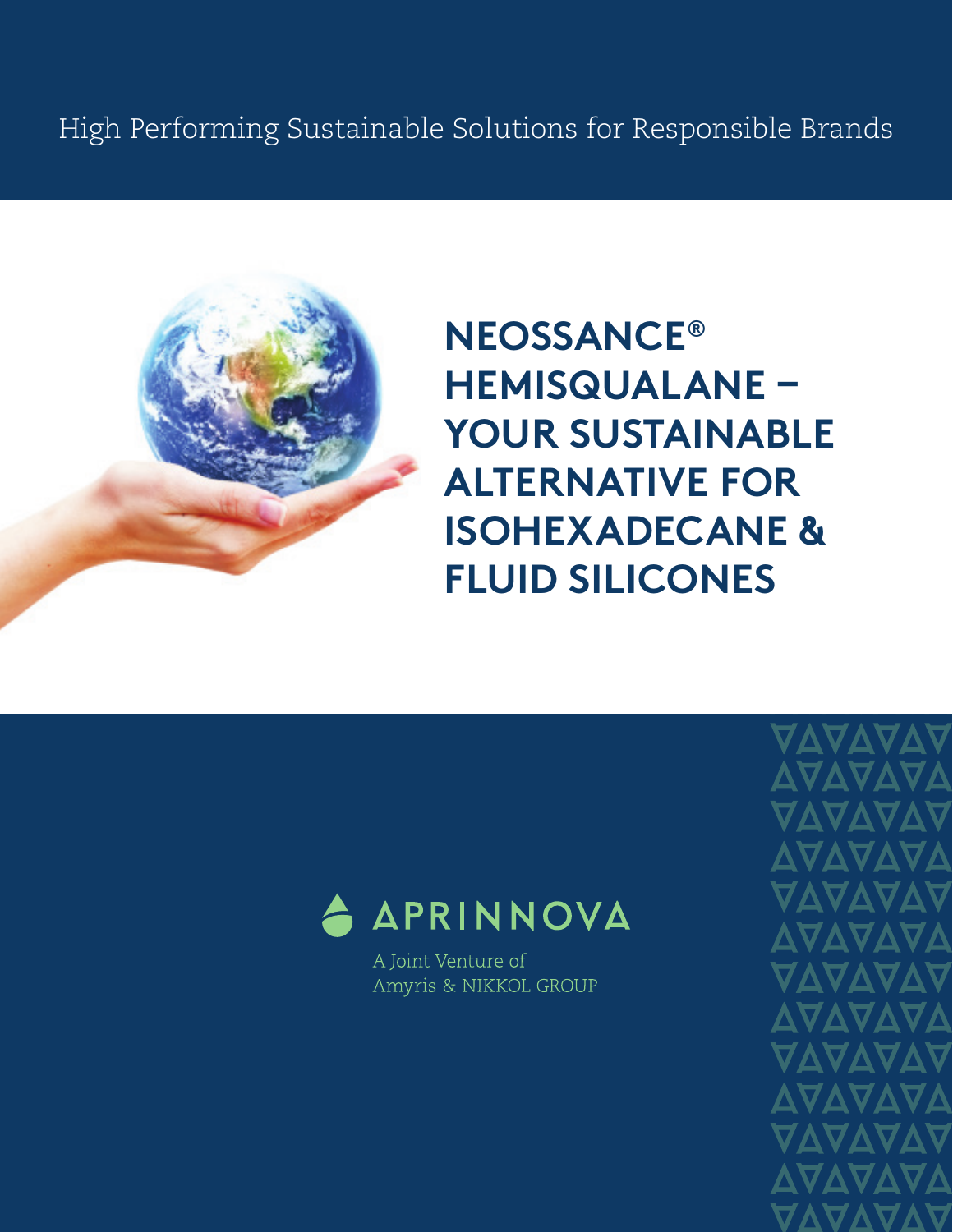# Sustainability

Today, cosmetic formulators are increasingly challenged to address social responsibility needs as well as traditional requirements such as performance and cost. Incremental improvements in a raw material's sustainability profile meet consumers' desires to buy responsibly and enable marketers to meet their CSR targets. Neossance Hemisqualane is made via fermentation of sugar cane. This crop, which is grown sustainably in Brazil without irrigation, represents the highest level of biomass per hectare of all sugar sources. Waste streams are converted to electricity to power the plant and the local community. Life cycle analyses demonstrate that our sugar cane based fermentation processes generate significantly less greenhouse gas formation compared to similar products produced from petroleum sources. But sustainability is only one part of the Hemisqualane story. When compared to petroleum-based materials such as isohexadecane or fluid silicones, comparative testing in a wide variety of applications demonstrates performance equivalence (see our test results below). In addition, Hemisqualane is priced comparably with these materials so consumers do not have to pay more to make a responsible choice.

## Makeup remover abilities comparable with isohexadecane



After treatment with isohexadecane

After treatment with NEOSSANCE Hemisqualane

Evaluation conducted by Nikkol Group on Transpore Tape, 3M Healthcare

### Demonstrated performance equivalence with fluid silicones in haircare

| <b>Benefit</b>          | Dimethicone | Amodimethicone |
|-------------------------|-------------|----------------|
| Wet Combing             |             | v              |
| Dry Combing             |             | м              |
| Anti-Frizz              |             |                |
| <b>Color Protection</b> |             |                |

Evaluations on tresses and in salon have demonstrated similar performances with several fluid silicones. Hemisqualane is ideal for conditioners, treatments and styling products – opening up new possibilities for haircare performance.

| <b>CSR</b><br>Characteristics            | NEOSSANCE <sup>®</sup> Hemisqualane                                                                         |  |  |
|------------------------------------------|-------------------------------------------------------------------------------------------------------------|--|--|
| GHG reduction                            | >60% <sup>1</sup> reduction in GHG formation compared to<br>petroleum based ingredients                     |  |  |
| Sustainable<br>innovation in<br>Formulas | NEOSSANCE Hemisqualane was a 2015<br>winner of the SEPAWA Innovation Award<br>Cosmetics<br>danings com 1954 |  |  |
| Water                                    | No irrigation used in agriculture. Minimal water<br>use in production                                       |  |  |
| Waste                                    | Bagasse used for electricity co-generation                                                                  |  |  |
| Implementation                           | Now-an enabling technology for our customers'<br>2020 goals                                                 |  |  |

1 TOTAL/Amyris computation based on EPA, CARB, and EC LCA methods at targeted fermentation yield rate.

**Protocol:** Standard amount of lipstick and mascara was uniformly applied on the surface of a 2x2cm tape fixed on a slide glass, then dried at room temperature for 12 hours. A standard amount of oil was applied on the tape surface and rubbed with finger 20 times. The excess of oil was then removed using a tissue paper.

**Results:** Hemisqualane and isohexadecane showed comparable makeup remover properties.



# Certification





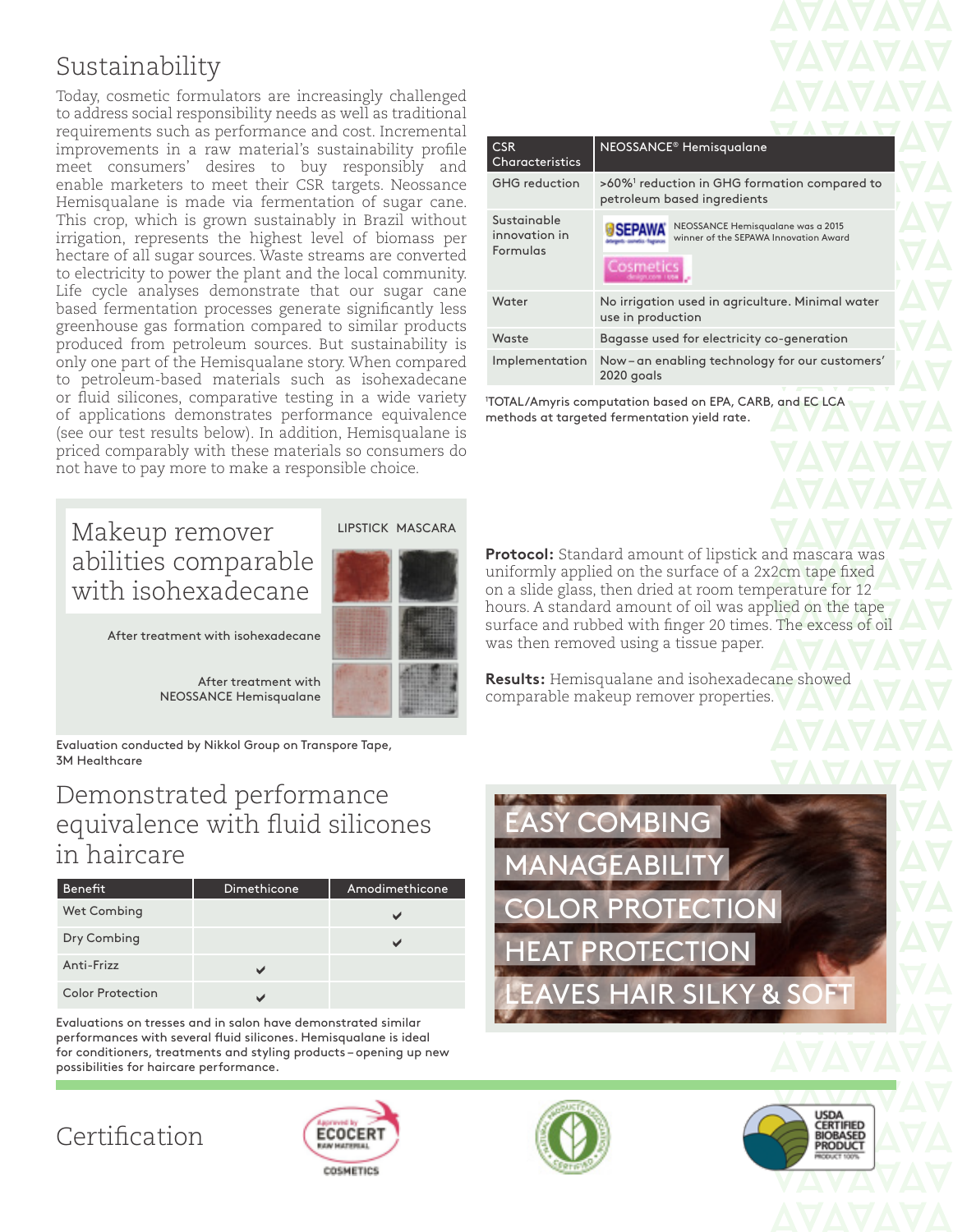## High-spreadability & a great sensorial profile, ingredient of choice for dry feel suncare applications

**A SENSORIAL PROFILE SIMILAR TO ISOHEXADECANE & CYCLOMETHICONE**



Sensorial evaluation conducted on gel cream containing 10% of oil (NEOSSANCE® Hemisqualane, isohexadecane, cylomethicone - mix of D5 & D6)

**Protocol:** A panel of 14 persons evaluated gel creams containing 10% of Hemisqualane, isohexadecane and cyclomethicone – mixture of cyclopentasiloxane and cyclohexasiloxane.

**Results:** The sensory profile of Hemisqualane is comparable to cyclomethicone and isohexadecane.

# Spreads smoothly & evenly on the skin, ideal for color cosmetics products



### **Brightness** Gloss Dry feel Softness Spreadability Homogeneity on skin Greasiness Isohexadecane Hemisqualane

## Typical properties

| <b>Test Description</b> | <b>Typical Value</b> | <b>Unit of Measure</b> |
|-------------------------|----------------------|------------------------|
| Purity by GC            | 99                   | weight %               |
| Density @ 20°C          | 0.770                | $g/cm^3$               |
| Refractive Index @ 20°C | 1.431                |                        |
| Appearance & Color      | Colorless liquid     |                        |
| Odor                    | Nearly odorless      |                        |
| Viscosity @ 20°C        | 2.7                  | cP                     |
| Flash point             | 110                  | $^{\circ}$ C           |

**Protocol:** A panel of 11 persons evaluated liquid blush containing 10% of Hemisqualane and isohexadecane.

**Results:** Sensory profile of Hemisqualane is comparable to isohexadecane.

Learn more about Hemisqualane at www.aprinnova.com where you can request a sample or quote of one of our innovative emollients today.

Neossance®, peace of mind ingredients are made by Aprinnova whose mission is to deliver sustainable solutions for responsible brands without compromise in cost or performance.

### **A APRINNOVA**

5885 Hollis Street, Suite 100 Emeryville, CA 94608 USA +1 (510) 450-0761 info@aprinnova.com www.aprinnova.com